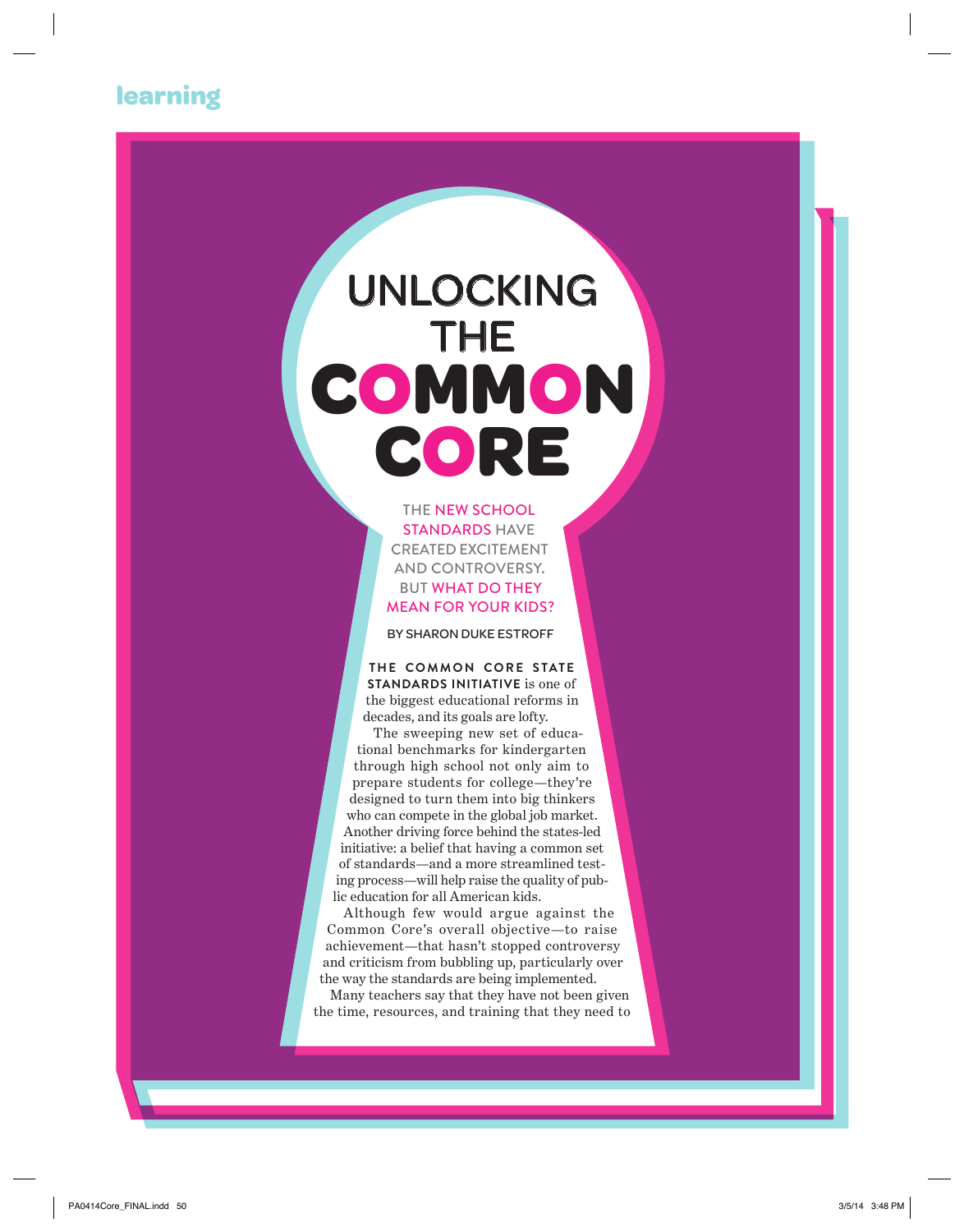### **learning**



adequately prepare their students for the changes. Already, Indiana, one of the more than 40 states that initially adopted the standards, has decided to drop them and write its own. Meanwhile, many parents feel left out of a conversation that will have a significant impact on their children's lives.

We wanted to take a deep breath and find out exactly how teachers feel about these standards and what they mean for your kids, so we talked to instructors. We went into classrooms. We pored over the standards themselves.

The result? We're happy to report that the overall news is surprisingly good. Are teachers stressed? Yes. Is implementation messy? Double yes. Yet despite these challenges, 73 percent of teachers report that they're excited about the new standards, according to Primary Sources, a survey of 20,000 public school teachers conducted by Scholastic and the Bill & Melinda Gates Foundation.

The educators that P&C spoke with say that the Common Core has made their classrooms more interesting and dynamic. Moreover, the early adopters (some states started using the standards in 2010) are seeing positive changes: Students are more engaged in the material and are learning to think more deeply about what they're learning.

Anyone can review the standards (for information visit Corestandards.org or **Scholastic.com/commoncore**), but in the meantime, we're here to provide you with a clear sense of how they're transforming what your little student is learning in class today. Read on!

## The key changes in **Reading**

BEFORE CC Fiction was the centerpiece of teaching literacy. Traditional lessons consisted of kids reading from a storybook, novel, or basal reader, then answering a few questions on a worksheet. "Everything was a who, what, or where question," says Ali Berman, a fifth-grade teacher in Atlanta. "Who was the main character? What were they doing? Pretty much just recapping the story." And nonfiction was but a blip on the reading radar screen (about 3.6 minutes per school day for the average first-grader, according to a study by researchers from the University of Michigan).

AFTER CC The biggest change is the emphasis on nonfiction of all kinds informational texts, narratives, articles, and more. In fact, the new standards require that 50 percent of reading material in elementary school be nonfiction. But whatever kids are reading, they must also analyze text in a more complex way.

"Today it's all about the hows, whys, and what-ifs," says Berman. Students don't simply read a chapter or article once. A practice called "close reading" teaches kids to return to the text again and again. This might sound tedious, but it trains them to learn to interpret the author's tone and word choice, as well as to see how one book connects to another.

In other words, they become what teachers refer to as "text detectives." In

## **how to help** at home

**Kids today are learning complex concepts right from the start. These tips can help reinforce what they're learning at school—and help them have a little fun to boot!** 

#### £**Read, read, read**

And front-load the nonfiction. Ask questions as you go, but don't drill too much. At home, reading should be *enjoyable* first.

#### **o** Break out a deck

Card games like Blackjack and 31 are a super-sneaky way to practice math facts.

**O** Ask why their math **answers make sense** 

Kids need to be able to explain why their solutions are correct. If your child can walk you through how she solved that tricky word problem, you'll know she's on track.

£**Help develop their "academic vocabulary"** These are the words that kids need to know to understand texts across subject areas but that don't tend to come up in everyday conversation. (Think: peninsula, coast, paleontologist, and legend.) Nonfiction books are good vocab sources, but so are things like maps.

**52 scholastic.com/parentandchild | april 2014**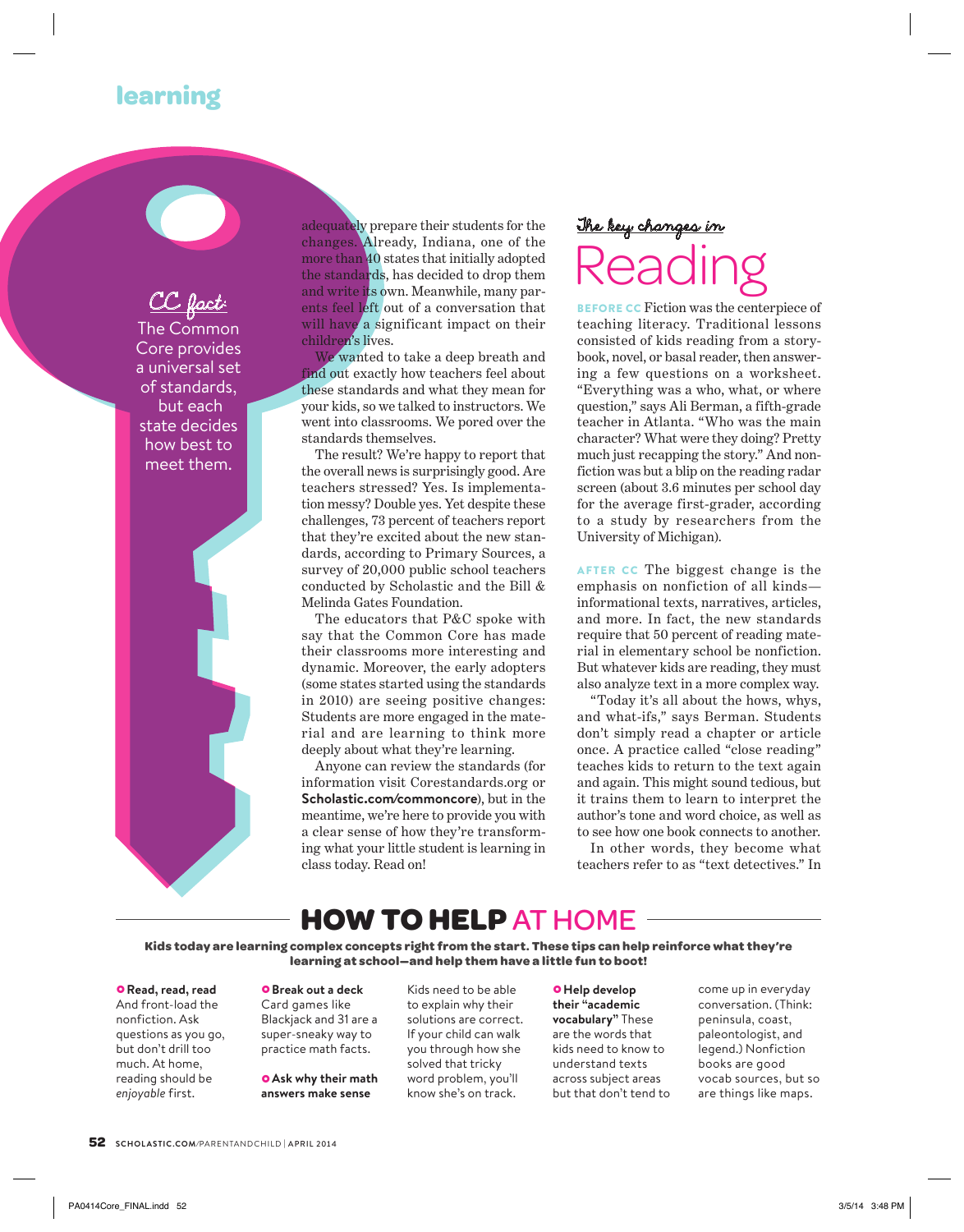## **learning**

Melinda Butler's Marietta, GA, first-grade class, we watched as she donned a Sherlock Holmes cap while students read about Lewis and Clark. They're being reading sleuths, she explains later, as they hone in on details and provide evidence for their answers.

"What do you think Lewis and Clark ate during their expedition?" she asks the class.

"I know!" says a tiny girl with blonde pigtails. "They ate fish."

"And . . ." says Butler.

"And I think this is true because they were traveling on the Missouri River, so it would have been easy for them to go fishing!"

Teachers aren't the only ones asking the questions, either. Kids are encouraged to come up with their own juicy book-related questions for one another, too, which helps give the entire Common Core reading experience an exciting, book-clubby feel that teachers *and* students love.

And though there's been some backlash against the emphasis on nonfiction, many teachers find it's actually freeing for kids.

"Our students' eyes are open to the whole library now," says Beth Fuller, a teacher in Louisville, KY. "They understand reading isn't just for entertainment; it can be purposeful and intentional."

Since Fuller's school is in a lowerincome area, many students don't get to do things like visit museums or travel over breaks. The nonfiction they read becomes a window onto the world for them, she says.

## The key changes in Writing

Before CC While kids honed their writing skills across subject areas with book reports, science projects, and homework assignments (write a paragraph using your spelling CC fact: Over 40 states have signed on, but the Common Core *isn't* federally mandated.

words), when it came to Language Arts, the focus was on descriptive writing—think personal narratives ("What I Did Over Summer Vacation") and creative tales ("The Day It Snowed Ice Cream").

AFTER CC Today, writing lessons focus on teaching kids how to communicate their ideas effectively through persuasive arguments based on evidence from original texts and other sources.

A tall order? Yep. But it's a communication skill that experts believe will serve kids in every area of their life—from the playground right on up to the boardroom. One mom told us her 10-year-old used the writing techniques she was learning in class to make a presentation about why she should get an iPhone 5s. (One of her key points: "S is for safety"!)

 "In the past, it was enough to write 'I like the butterfly,'" says Steven Hinkle, a kindergarten teacher in Chattanooga, TN. "Now students must back up their opinions with fact-based reasons, like 'I like the butterfly because it's colorful and lives in the flowers.'"

Many teachers are especially thrilled about the way the new writing standards are woven throughout the curriculum. Kids use these same skills over and over again to present strong arguments in reading (perhaps explaining why Ramona